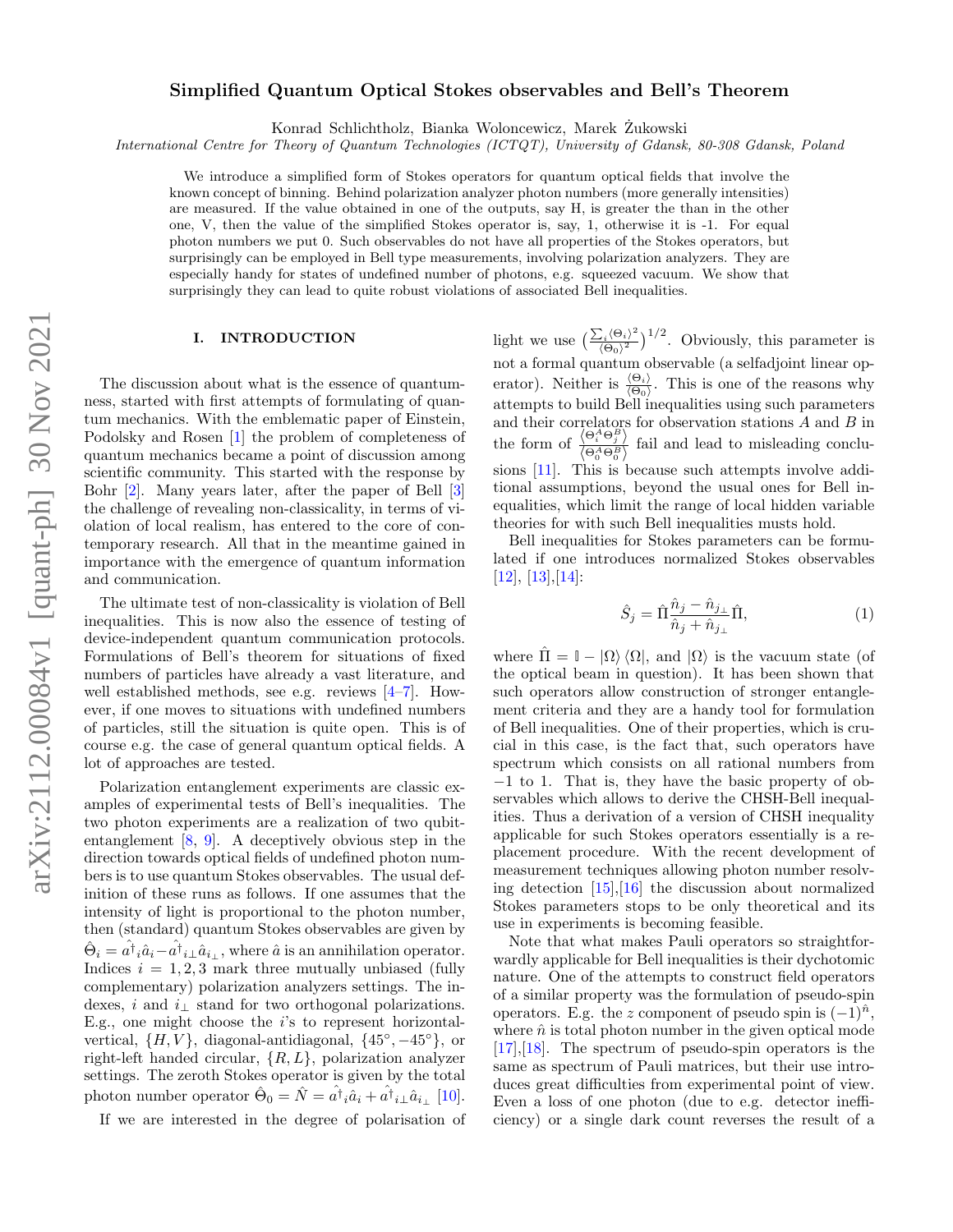measurement.

We analyze at a simpler approach, which leads to proper Bell inequalities for polarization measurements of quantum optical fields. Our aim is to construct a family of operators that would have usual spectrum for Bell experiments, and is robust with respect to experimental noise. We present polarization quantum field observables that have spectrum limited to  $\pm 1$  and 0. Our initial ideas on such binning can be found in [\[19\]](#page-9-5). The approach to binning presented here is concurrent of the method used in [\[20\]](#page-9-6) in the context of correlation in Bose-Einstein condensates. With the observables we construct Bell inequalities. We test their resilience under losses and noise for  $2 \times 2$  mode bright squeezed vacuum and bright GHZ radiation. The observables are realizable in the laboratory with standard measurement devices. They are described in the next section.

### II. NEW OPERATORS: SIGN STOKES OPERATORS

It was shown that Bell inequalities constructed with normalized Stokes operators can be violated by macroscopic states of light like  $2 \times 2$  Squeezed vacuum (BSV) and its GHZ-like generalization (BGHZ) [\[14\]](#page-9-0), [\[21\]](#page-9-7). However, for higher mean number of photons violation of Bell inequalities by the states is quickly damped. This results in lowering of the threshold values for pumping strength after which violation cannot be observed.

We address those problems by another normalization scheme, see [\[20\]](#page-9-6), based on the so-called binning, which we call Sign approach normalization. To obtain new operators we use the sign function and apply it to Stokes operators:

$$
\hat{G}_i = \text{sign}(\hat{n}_i - \hat{n}_{i\perp})
$$
  
= sign( $\hat{\Theta}_i$ ) = sign( $\hat{U}_i(\hat{n}_H - \hat{n}_V)U_i^{\dagger}$ ), (2)

where indices  $H$  and  $V$  refer to horizontal and vertical polarizations and operator  $\hat{U}_i$  is an unitary transformation which transforms polarization modes  $H, V$  into another orthogonal pair of in general elliptic polarization modes *i*-th and  $i_{\perp}$  (for examples see: Appendix [A\)](#page-7-0). From [\(2\)](#page-1-0) we see that the eigenstates of the  $i$ -th operator are photon number states of a given mode of a given polarization i.e.  $|j\rangle_i$  and  $|k\rangle_{i_\perp}.$  These kets symbolically represent photon number states:  $|j\rangle_i |k\rangle_{i\perp} = \frac{1}{\sqrt{j!k!}} \hat{a}_i^{\dagger j} \hat{a}_{i\perp}^{\dagger k} | \Omega \rangle$ . The spectral form of  $(2)$  is given by:

$$
\hat{G}(i) = \sum_{k > j} ( |k\rangle_i |j\rangle_{i\perp} \langle k|_i \langle j|_{i\perp} - |j\rangle_i |k\rangle_{i\perp} \langle j|_i \langle k|_{i\perp}).
$$
\n(3)

Formula [\(3\)](#page-1-1) clearly shows that new operators are welldefined Hermitian ones and that  $\hat{G}_i$  have three eigenvalues  $\pm 1$  and 0.

Action of sign function on Stokes operators can be regarded as some form of the binning strategy used in the context of polarization measurements. Binning strategies are e.g. used in homodyne schemes for observing non-classicality [\[22–](#page-9-8)[25\]](#page-9-9).

We shall call the new operators sign Stokes operators. We denote by  $\hat{G}_1$  the sign operator the eigenstates of which refer to  $\{D, A\}$  polarisation basis, and by  $\hat{G}_2$  and  $\hat{G}_3$  for respectively  $\{R, L\}$  and  $\{H, V\}$  bases.

From all that was said above, one can easily conclude that sign operators share some properties of Stokes and normalized Stokes operators. Also, once one has a photon-number resolving detection setup, the data collected in each run allows to compute the obtained values of each of Stokes operators for the given basis i: standard, normalized, and sign ones, as they depend solely on the measured  $n_i$  and  $n_{i\perp}$ . Thus, as we see, the new approach is in fact just a new form of data analysis. Further, in order to measure different sign operators  $\hat{G}_i$ , i.e. in order to move from  $i$  to  $i'$ , it is enough to change the polarization analysis basis (see Appendix [A\)](#page-7-0). However, not all properties of quantum Stokes and normalized Stokes operators are shared by quantum sign Stokes operators.

## A. Stokes vector formed out of sign Stokes operators

For the standard Stokes operators one can construct a Stokes vector i.e.  $\langle \hat{\vec{\Theta}} \rangle_{\psi} = (\langle \hat{\Theta}_1 \rangle_{\psi}, \langle \hat{\Theta}_2 \rangle_{\psi}, \langle \hat{\Theta}_3 \rangle_{\psi})$  where  $|\psi\rangle$  us an arbitrary state of the optical field The norm of this vector fulfills :  $||\langle \vec{\Theta} \rangle_{\psi}|| \le \langle \hat{\Theta}_0 \rangle$ .

<span id="page-1-0"></span>We can construct an analogue vector for normalized Stokes operators and  $||\langle \hat{\vec{S}} \rangle_{\psi}|| \le \langle \hat{S}_0 \rangle$  $_{\psi}~\leq~1~\,[13].$ These norms remain invariant under unitary transformation  $\hat{U}$  between mutually unbiased polarisation basis i.e.:  $||\langle \hat{\vec{\Theta}} \rangle_{\psi}|| = ||\langle \hat{\vec{\Theta}} \rangle_{\psi'}||$  where  $|\psi' \rangle = \hat{U}^{\dagger} |\psi \rangle$  and  $||\langle \hat{\vec{S}} \rangle_{\psi}|| = ||\langle \hat{\vec{S}} \rangle_{\psi'}||.$ 

Thus norm of Stokes vectors, standard and normalized, is constant under unitary of the triads polarization analysis bases . These features of Stokes play a key role in construction of entanglement indicators involving Stokes operators.

<span id="page-1-1"></span>Such properties are not shared by sign operators. Let us construct a vector like triad  $\langle \hat{\vec{G}} \rangle_{\psi}$  =  $(\langle \hat{G}_1 \rangle_{\psi}, \langle \hat{G}_2 \rangle_{\psi}, \langle \hat{G}_3 \rangle_{\psi})$ . It can be shown that  $||\langle \vec{G} \rangle_{\psi}|| \neq$  $||\langle G\rangle_{\psi'}||$ . It is enough to find one counterexample. Consider state  $|\psi\rangle = |3_H, 0_V\rangle$  i.e. Fock state with 3 photons polarised horizontally. It can be easily checked that for this state  $||\langle \vec{G} \rangle_{\psi}|| = 1$ . After performing a  $SO(2)$ rotation of  $|\psi\rangle$  by  $\pi/8$  we get  $||\langle \vec{G} \rangle_{\psi'}|| \approx 1.5$  Thus,  $||\langle \overrightarrow{G} \rangle_{\psi}|| \neq ||\langle \overrightarrow{G} \rangle_{\psi'}||$ , i.e. the norm is not an invariant of of the unitary transformations and additionally it is not bounded by  $\langle \hat{G}_0 \rangle$ . This fact prohibits one to use methods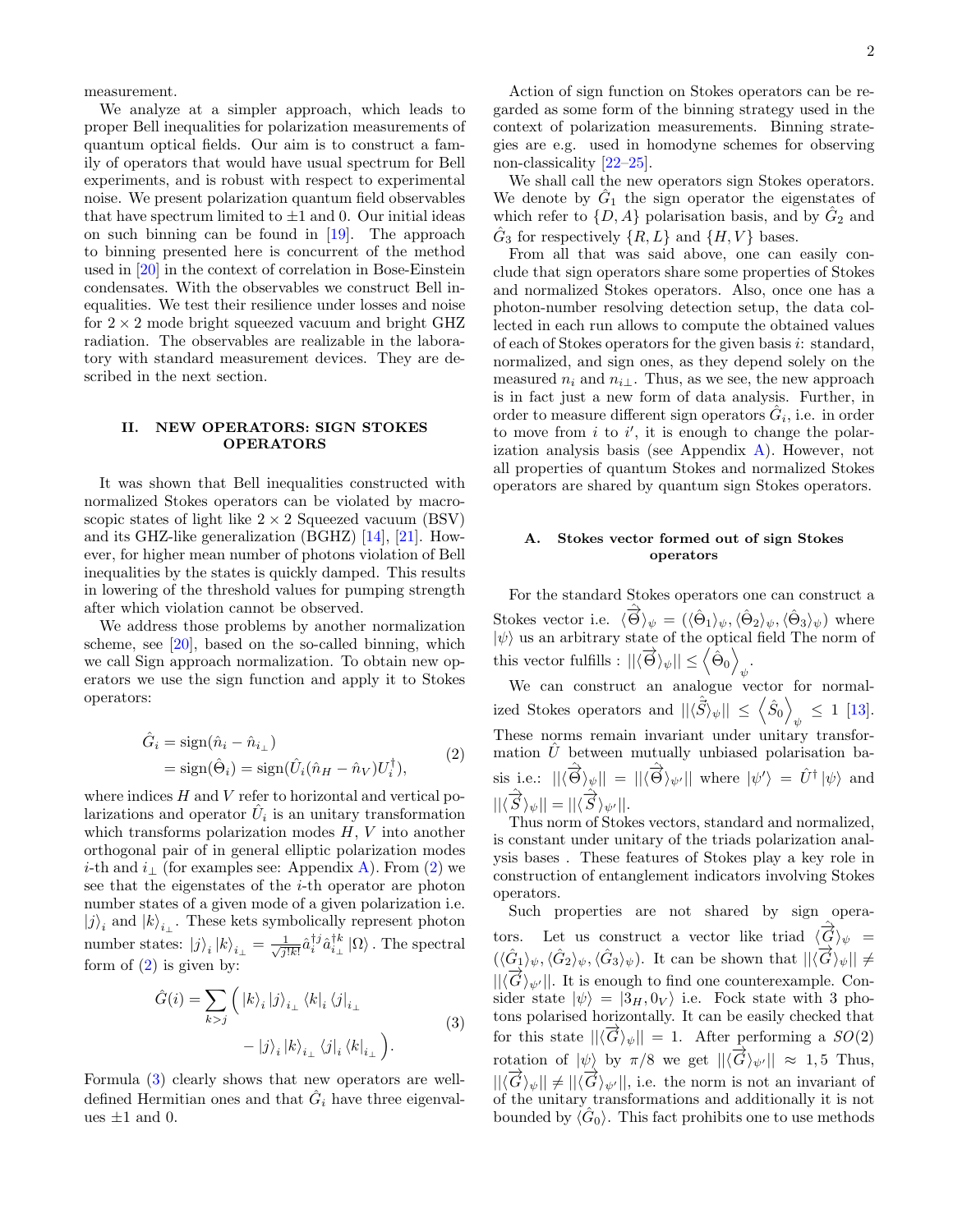of construction of entanglement indicators presented in [\[13\]](#page-8-10), which works via a simple replacement of Pauli operators in entanglement conditions for qubits, by Stokes operators, standard or normalized. Still, as we shall see there is no obstacle to use this method in the case of construction of Bell inequalities.

Rotational covariance of polarization variables is not a necessary feature required to derive Bell inequalities (also, see [\[26\]](#page-9-10) for consequence of demanding exactly that). This allows one to construct CHSH and CH inequalities for fields with sign Stokes observables. The main goal of proposing new operators, as we have said earlier, is to enable detecting nonclassicality for optical fields of higher mean intensity than in case of normalized Stokes operators. Also questions such as resistance to noise and losses of new operators are of our concern.

#### <span id="page-2-3"></span>B. CHSH inequality

We start with defining local hidden values which predetermine output of a measurement of sign Stokes operators [\(2\)](#page-1-0). We denote the local hidden variables by λ. The functions  $I^X(i, \lambda)$  and  $I^X(i_{\perp}, \lambda)$  give the predetermined outcomes of intensity measurements of polarizations  $i, i_{\perp}$  in the local beam for observer X. The measurement is done with tuneable setting in presence of  $\lambda$ . We define local hidden values for sign operators as  $G^X(i, \lambda) = \text{sign}(I^X(i, \lambda) - I^X(i_{\perp}, \lambda)).$  These local hidden values are  $\pm 1$  and 0, thus one can use standard methods to derive CHSH inequality. We assign the following set of settings  $i = \theta, \theta'$  for first observer and  $i = \phi, \phi'$  for second observer. Resulting CHSH inequality reads:

$$
\left| \langle G^1(\theta,\lambda)G^2(\phi,\lambda) + G^1(\theta,\lambda)G^2(\phi',\lambda) \right|
$$
  
+  $G^1(\theta',\lambda)G^2(\phi,\lambda) - G^1(\theta',\lambda)G^2(\phi',\lambda) \rangle_{LHV} \right| \leq 2,$   
(4)

However, this inequality cannot be violated by states with a significant vacuum component, e,g. the (polarization) four mode squeezed vacuum state, which will be our working example, see next Sections. This situation is analogous to the case of normalized Stokes operators, see  $[14]$ . Following ideas of  $[14]$  we modify sign Stokes operators as follows:

$$
\hat{G}^X(i) \to \hat{G}^{X-}(i) = \hat{G}^X(i) - |\Omega^X\rangle\langle\Omega^X|, \qquad (5)
$$

what allows for reduction of the impact of vacuum term which often appears with the highest probability. Also local hidden values need to be modified:

•  $G^{X-}(i,\lambda) = \text{sign}(I^X(i,\lambda) - I^X(i_\perp,\lambda))$  if  $I^X(i,\lambda) + I^X(i_\perp,\lambda) \neq 0$ •  $G^{X-}(i,\lambda) = -1$  if  $I^{X}(i,\lambda) + I^{X}(i_{\perp},\lambda) = 0$ 

As this modification does not change local hidden values  $G^{X-}(i,\lambda) \in \{0,\pm 1\}$  we use the following CHSH inequality:

<span id="page-2-0"></span>
$$
\left| \langle G^{1-}(\theta,\lambda)G^{2-}(\phi,\lambda) + G^{1-}(\theta,\lambda)G^{2-}(\phi',\lambda) \right|
$$
  
+ 
$$
G^{1-}(\theta',\lambda)G^{2-}(\phi,\lambda) - G^{1-}(\theta',\lambda)G^{2-}(\phi',\lambda) \rangle_{LHV} \right| \leq 2.
$$
  
(6)



<span id="page-2-1"></span>FIG. 1. LHS of CHSH inequality based on sign operators [\(6\)](#page-2-0) - blue curve, and CHSH inequality based on normalized Stokes operators [\[14\]](#page-9-0) -green dashed curve- in a function of amplification gain  $\Gamma$  for BSV state. We perform numerical cutoff on terms with more that 150 photons. The threshold values of amplification gain  $(\Gamma_{tr})$ , such that for all  $\Gamma < \Gamma_{tr}$ CHSH inequalities are violated, are  $\Gamma_{tr} \approx 0.88$  for normalized Stokes operators [\[14\]](#page-9-0) and  $\Gamma_{tr} \approx 2.16$  for sign Stokes operators. Thus, with sign Stokes operators the range of violation with respect to amplification gain is much larger that in case of normalized Stokes operators.

## <span id="page-2-2"></span>1. Violation of Bell inequality for four mode squeezed vacuum - asymptotic behaviour

We are going to analyze how the use of sign Stokes operators in CHSH inequality helps to reveal the nonclassicality of quantum states. Our working example is  $2 \times 2$  mode squeezed vacuum state (BSV) which is the generalization of EPR singlet. It reads

$$
|\psi_{-}\rangle = \frac{1}{\cosh^2(\Gamma)} \sum_{n=0}^{\infty} \sqrt{n+1} \tanh^n(\Gamma) |\psi^n\rangle, \quad (7)
$$

where  $\Gamma$  is amplification gain, and

$$
|\psi^{n}\rangle = \frac{1}{\sqrt{n+1}}\n\sum_{m=0}^{n} (-1)^{m} |n-m\rangle_{H_{1}} |m\rangle_{V_{1}} |m\rangle_{H_{2}} |n-m\rangle_{V_{2}}.
$$
\n(8)

Subscripts  $q = 1, 2$  in  $H_q$  and  $V_q$  specify to which of the two beams particular mode corresponds. Amplification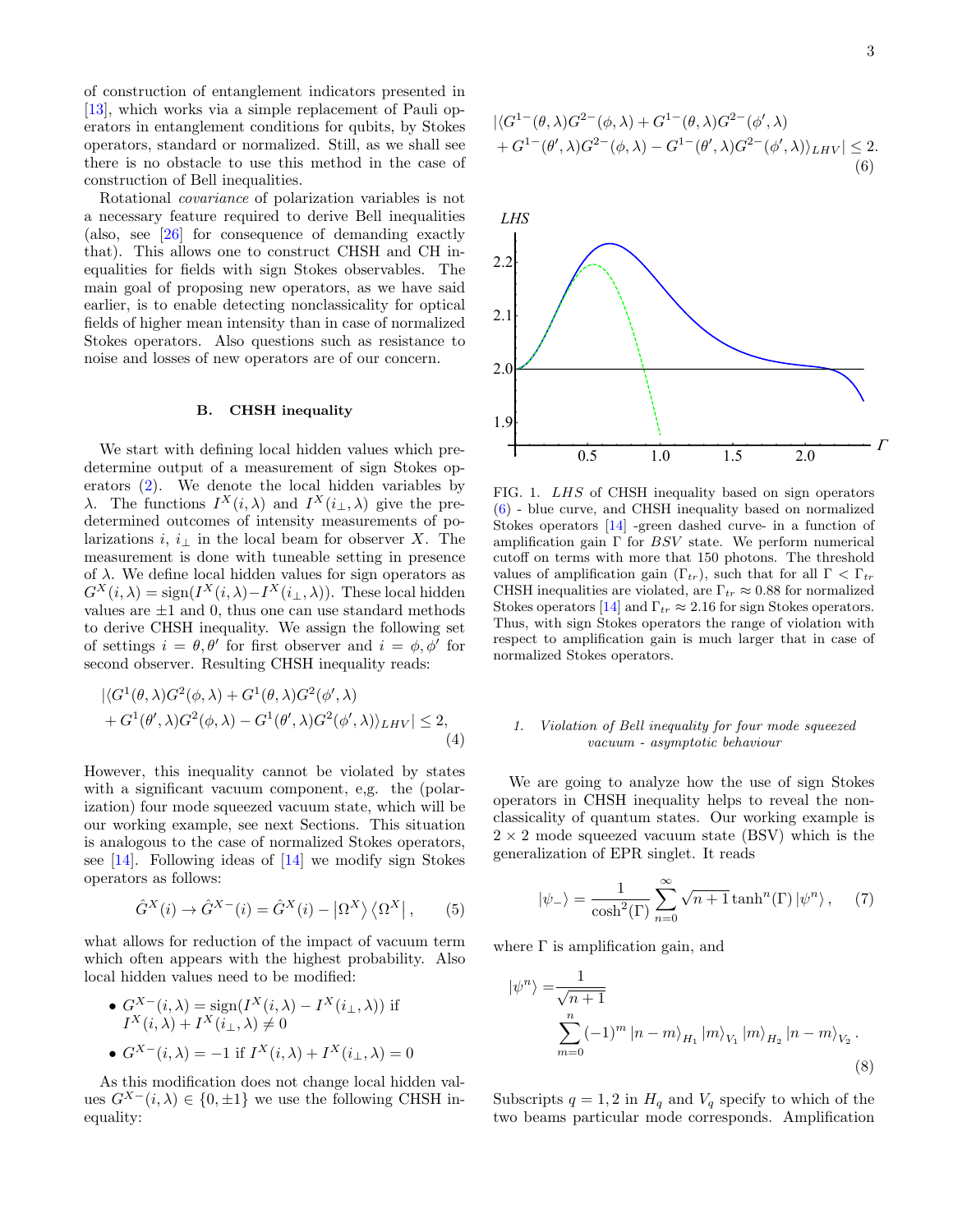gain determines the intensity of pumping field and thus Γ sets expectation value of intensity of the BSV state.

Let  $\theta$ ,  $\theta'$ ,  $\phi$  and  $\phi'$  be the settings used in CHSH inequality. These settings describe the angles by which the measurement polarization basis is rotated in relation to  $\{H, V\}$  basis by  $SO(2)$  rotation. We chose:  $\theta = 0$ ,  $\theta' = \pi/4$ ,  $\phi = \pi/8$  and  $\phi' = -\pi/8$ . It was shown that these settings are optimal in case of violation of CHSH inequality with normalized Stokes operators for BSV [\[14\]](#page-9-0).

FIG. [1](#page-2-1) shows quantum predictions of LHS of CHSH inequality for sign Stokes operators [\(6\)](#page-2-0) LHS of CHSH for normalized Stokes parameters for BSV taken from from [\[14\]](#page-9-0) in a function of amplification gain Γ. From now on we denote LHS of [\(6\)](#page-2-0) for BSV by  $\langle \psi_- | CHSH | \psi_-\rangle$ . Sign Stokes operators allow for violation of CHSH for wider range of amplification gain that is up to  $\Gamma_{tr} \approx 2.16$ . For normalized Stokes operators this value is significantly lower i.e.  $\Gamma_{tr} = 0.8866$ . Thus with sign Stokes operators it is possible to reveal nonclassicality of BSV with higher value of expectation value of intensity (brighter light).

From the other hand in FIG. [1](#page-2-1) we can see that for  $\Gamma \approx 2.1$  LHS for sign Stokes operators drops down suspiciously suddenly. We presume that such a behaviour might be a consequence of a cutoff performed on BSV state (the superposition of  $|\psi^n\rangle$ s is considered up to  $n = 150$  photons). Such a statement requires further investigation.

However, before we pursue further we need to make a remark about the BSV state and sign and Stokes operators. First, BSV is invariant under any unitary operation performed on both observers. Thus, the measured expectation value depends only on the difference  $\theta - \phi$ . Also, the components of BSV, states  $|\psi^n\rangle$  are orthogonal:  $\langle \psi^n | \psi^k \rangle = 0$  for  $n \neq k$ ,

Note that standard, normalized and sign Stokes operators are composed from functions of photon number operators, that do not change number of photons. Thus, LHS of CHSH inequality consists of two terms: vacuum term, that is CHSH inequality averaged over vacuum component of BSV and non-vacuum term. The vacuum term can be easily calculated:

<span id="page-3-0"></span>
$$
\sum_{j=\theta,\theta'} \sum_{k=\phi,\phi'} \langle \Omega | \hat{G}^{1-}(j) \hat{G}^{2-}(k) | \Omega \rangle = \frac{2}{\cosh^4 \Gamma}.
$$
 (9)

The non-vacuum terms  $(LHS_{nv})$  results from the expectation values of  $|\psi^n\rangle$ . Note that as  $\Gamma$  increases the role of non-vacuum terms in LHS of CHSH inequality increases too. For small Γ the contribution of vacuum term dominant.

In FIG. [2](#page-4-0) non-vacuum contribution to LHS of [\(6\)](#page-2-0) is presented. The calculation is performed for BSV state truncated up to  $n = 150$  - blue curve and  $n = 100$  green curve. Both curves asymptotically go to 2 (classical bound) up to some point for which they both start to decrease. Note that the curve for  $n = 100$  decreases faster than the curve for  $n = 150$ . it is highly probable that the decrease is conditioned by not including components

with high enough number of photons and the non-vacuum term of LHS of [6](#page-2-0) goes asymptotically to 2 from the left. The vacuum term goes asymptotically to 0 from the right, see [\(9\)](#page-3-0). Thus, our hypothesis is that CHSH inequality with sign Stokes operators is violated for BSV for any Γ. Below we present a reasoning based on numerical calculation.

Let us analyze expectation values [\(6\)](#page-2-0) for states  $|\psi^n\rangle$  i.e.  $\langle CHSH \rangle_{\psi^n}$  and compare them with LHS of the analogue expression for normalized Stokes operators from [\[14\]](#page-9-0).

FIG[.3](#page-4-1) shows results for  $n = 1, ..., 100$  for sign Stokes operators and normalized Stokes operators. For normalized Stokes operators only for  $n = 1$  we get  $LHS \geq 2$ . For sign operators values of  $\langle CHSH \rangle_{\psi^n}$  concentrate around 2 with growing n. More detailed analysis, see Appendix  $B$ , reveals two patters: an oscillating one for odd  $n$ 's and a pattern converging to 2 from bellow for even  $n$ 's. The period of odd n's is equal to  $T = 8$  in the sense that points  $n = 2k + 1$  and  $n = 2k + 1 + T$  where  $k \in \mathbb{Z}$  correspond to e.g. two adjacent maximums in the pattern. The even pattern also has internal structure repeatable with  $T = 8$ .

Periodicity of the pattern provide us the natural grouping of  $|\psi^n\rangle$  for the regarded problem. Let us examine a weighted average of  $\langle LHS \rangle_N^{(\Gamma)}$  for a given  $\Gamma$  over N-th period for  $\Gamma > 2$  with weights  $w_n$ :

$$
\langle LHS \rangle_N^{(\Gamma)} = \frac{\sum_{n=1+T(N-1)}^{T+T(N-1)} \langle CHSH \rangle_{\psi^n} | \langle \psi^n_- | \psi_- \rangle|^2}{\sum_{n=1+T(N-1)}^{T+T(N-1)} | \langle \psi^n_- | \psi_- \rangle|^2}, \quad (10)
$$

where  $|\langle \psi_{-}^n | \psi_{-} \rangle|^2 = (n+1) \frac{\tanh^{2n} \Gamma}{\cosh^4 \Gamma}$  $|\langle \psi_{-}^n | \psi_{-} \rangle|^2 = (n+1) \frac{\tanh^{2n} \Gamma}{\cosh^4 \Gamma}$  $|\langle \psi_{-}^n | \psi_{-} \rangle|^2 = (n+1) \frac{\tanh^{2n} \Gamma}{\cosh^4 \Gamma}$ . Fig. 4 shows values of  $\langle LHS \rangle_N^{(\Gamma)} - 2$  for  $\Gamma = 1, 2, 3$  and  $\Gamma \to \infty$ .

We observe that  $\langle LHS \rangle_N^{(\Gamma)}$  is a decreasing function of Γ. All calculated values of  $\langle LHS \rangle_N^{(\Gamma)}$  exceed 2 and vi-olate the inequality [\(6\)](#page-2-0). Also  $\langle LHS \rangle_N^{(\Gamma)}$  for any given Γ converges to 2 with growing N. Moreover the curve corresponding to  $\Gamma \to \infty$  is the most relevant for our analysis because it bounds the  $\langle LHS \rangle_N^{(\Gamma)}$  from bellow.

Let us observe that non-vacuum term  $LHS_{nv}$  can be written as the weighted average of  $\langle LHS \rangle_N^{(\Gamma)}$ :

$$
LHS_{nv} = \sum_{N=1}^{\infty} \langle LHS \rangle_N^{(\Gamma)} \sum_{n=1+T(N-1)}^{T+T(N-1)} |\langle \psi_{-}^n | \psi_{-} \rangle|^2. \tag{11}
$$

Assuming that there is no change in pattern of  $\langle CHSH \rangle_{\psi^n}$  as n increases (see Appendix [B](#page-7-1) for the argumentation) we can bound from bellow the value of  $LHS_{nv}$  by replacing  $\langle LHS \rangle_N^{(\Gamma)}$  with 2:

<span id="page-3-1"></span>
$$
LHS_{nv} \ge \sum_{n=1}^{\infty} 2(n+1) \frac{\tanh^{2n} \Gamma}{\cosh^4 \Gamma}
$$
  
= 2(\tanh<sup>2</sup> \Gamma + \sech<sup>2</sup> \Gamma \tanh<sup>2</sup> \Gamma). (12)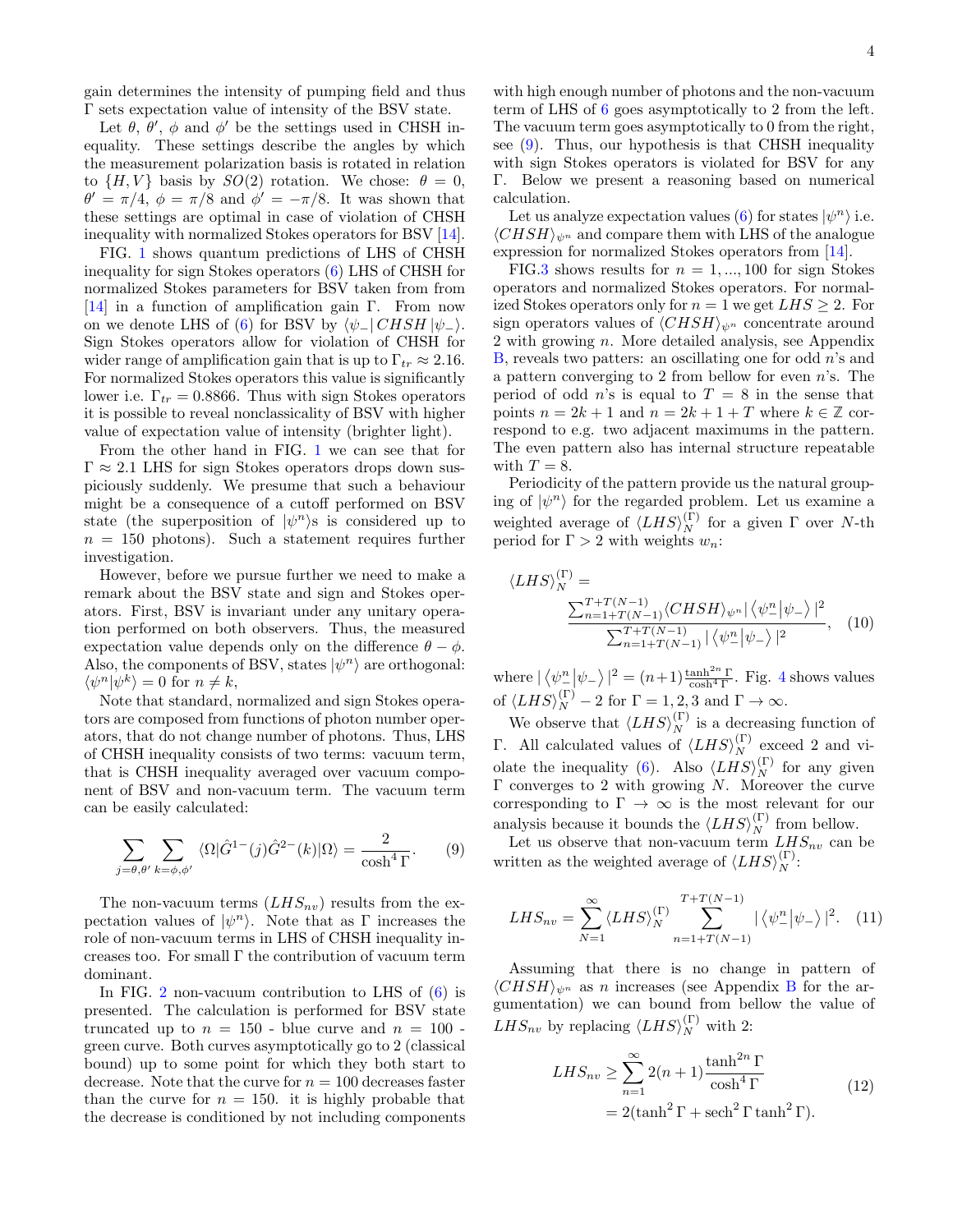Equality due to our assumptions should be only reached in the limit of  $\Gamma \to \infty$ . This is because in the regime of high values of  $\Gamma$  only terms with high n are significant and  $\langle LHS \rangle_N^{(\Gamma)}$  from the assumption reach 2 only when  $N \to \infty$ . Expression [\(12\)](#page-3-1) as expected has an asymptotic value 2. If we add the vacuum term  $(9)$  to the RHS of  $(12)$  we obtain constant function 2. Thus, finally we obtain:

$$
\langle \psi_- | \, CHSH \, | \psi_- \rangle \ge 2. \tag{13}
$$

This strongly suggest that violation of [\(6\)](#page-2-0) with  $|\psi_-\rangle$  is possible for any finite  $\Gamma$  and numerically obtained existence of the threshold value of  $\Gamma$  is due to computational limitations.



<span id="page-4-0"></span>FIG. 2. Non-vacuum term of  $LHS$  of the inequality [\(6\)](#page-2-0) as a function of amplification gain Γ for the BSV state. A blue curve represents calculations with 150 photons and a green dashed curve with 100 photons. A change of character of the function from increasing to decreasing starts in case of 100 photons for smaller  $\Gamma$  than for 150 photons. This suggest that this qualitative change in function behaviour is only an artifact of including not sufficient amount of terms.

#### <span id="page-4-3"></span>C. CHSH inequality with losses

One of the critical aspects of experimental realization of Bell experiments are detectors with high efficiency  $\eta$ of detection. Here we will analyze the critical value of efficiency  $\eta_c$  such that for  $\eta < \eta_c$  one can not observe violation of [\(6\)](#page-2-0). We model inefficient detectors following [\[14\]](#page-9-0). Such detector can be described as perfect detector  $(\eta = 1)$  in front of which there is beamspliter with transitivity  $\sqrt{\eta}$ . We denote number of photons which reach detectors as k. From those photons only  $\kappa \leq k$  counts are registered due to losses on beamspliter. For such case probability of measuring  $\kappa$  photons is given by the binomial distribution:

$$
p(\kappa|k) = \binom{k}{\kappa} \eta^{\kappa} (1-\eta)^{k-\kappa}.
$$
 (14)



<span id="page-4-1"></span>FIG. 3. LHS of CHSH inequality based on sign (blue points) and normalized (green points) Stokes operators for  $|\psi_{-}^{n}\rangle$  as a function of *n*. The points:  $n = 1$  and  $n = 2$  of both approaches coincide. For normalized Stokes operators only singlet state contribute to the violation and all points converge to 1 which is the bound for separable states. In case of sign Stokes operators all points are concentrated around the classical bound for CHSH inequality. Still, not for all n's violation of classical bound occurs (for details see Appendix [B\)](#page-7-1).



<span id="page-4-2"></span>FIG. 4.  $\langle LHS \rangle_N^{\Gamma}$  versus N.  $\Gamma = 1$  circles,  $\Gamma = 2$  dots,  $\Gamma = 3$ squares,  $\Gamma \to \infty$  stars. For any  $\Gamma$  values of  $\langle LHS \rangle_N^{\Gamma}$  go to 2 with growing N. The case of  $\Gamma \to \infty$  bounds  $\langle LHS \rangle_N^{\Gamma}$  from bellow.

From FIG. [5](#page-5-0) we can see that  $\eta_c$  for small  $\Gamma$  sign and normalized Stokes operators behaves almost identically. However critical efficiency for sign Stokes operators grows slower with Γ than for normalized Stokes operators. Also rate of growth of  $\eta_c$  from some point starts to decrease with  $\Gamma$  in case of sign operator, where it is not the case of normalized Stokes operators. Such change of rate of growth for higher Γ should be expected because in case of high number of photons loss of one photon matter less.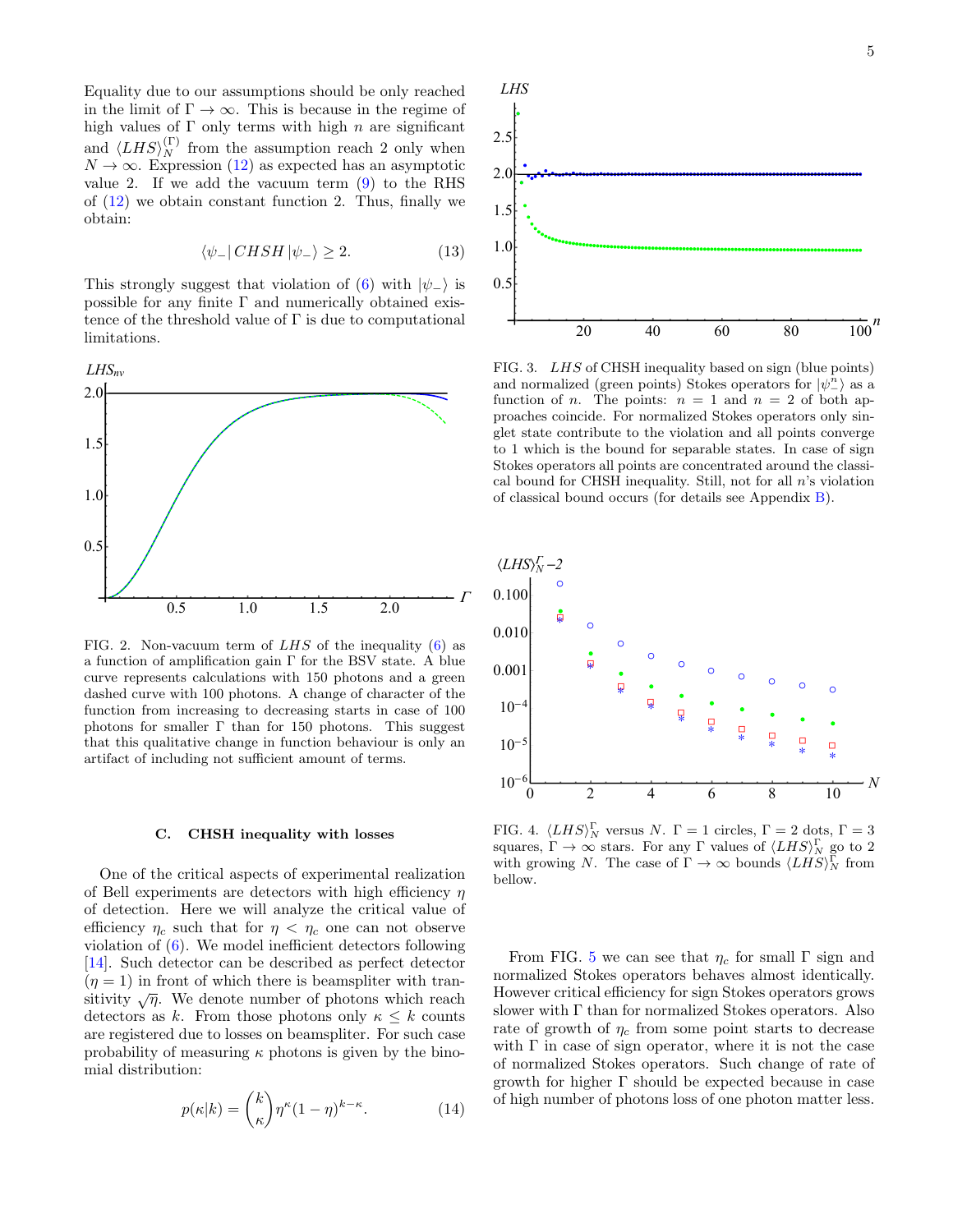

<span id="page-5-0"></span>FIG. 5. Critical efficiency  $\eta_c$  versus Γ for the CHSH inequalities for the BSV state. A blue curve represents  $\eta_c$  for sign approach and a green dashed curve for normalized Stokes operators.

### D. CHSH inequality with noise

Another deviation from idealized case in experimental setup can be uncorrelated noise in a state. Let us consider model of white noise with noisy state of the form:

$$
\rho' = q\rho_{BSV} + \frac{1-q}{4} (\left|\phi^{+}\right\rangle\left\langle\phi^{+}\right| + \left|\phi^{-}\right\rangle\left\langle\phi^{-}\right| + \left|\psi^{+}\right\rangle\left\langle\psi^{+}\right| + \left|\psi^{-}\right\rangle\left\langle\psi^{-}\right|),
$$
 (15)

where  $|\psi^{\pm}\rangle$ ,  $|\phi^{\pm}\rangle$  are bright squeezed vacuum states corresponding to states from Bell basis and  $\rho_{BSV}$  is a density matrix of the BSV state. Value  $1 - q$  determines proba-bility of measuring noise. FIG. [6](#page-5-1) shows critical value  $q_c$ of parameter q for which there is no violation of  $(6)$  if  $q < q_c$  in case of sign and normalized Stokes operators. From FIG. [6](#page-5-1) one can observe that sign Stokes operators have similar advantage as in case of losses. For small Γ the resistance for noise in case of sign Stokes operators is close to this obtained with normalized Stokes operators. However, new operators reach higher maximal resistance and  $q_c$  goes asymptotically to 1.

### E. CH inequality

Going along with idea of sign operators and rate approach to CH inequality [\[14\]](#page-9-0) we can construct new CHlike inequality. Let us start with rate operators  $\hat{R}_{+}(i) =$  $\hat{\Pi}\hat{n}_i/(\hat{n}_i+n_{i\perp})\hat{\Pi}$  used in [[14\]](#page-9-0). This operator is simply first term of normalized Stokes operator [\(1\)](#page-0-0). One can observe that it has eigenvalues in  $(1/2, 1]$  for states  $|n\rangle_i |m\rangle_{i_{\perp}}$ with  $n > m$  and in  $[0, 1/2)$  for  $n < m$ . In case of sign Stokes operators we have assigned eigenvalues to those two subspaces of states based on extreme eigenvalues of normalized Stokes operator (corresponding to polarization  $i$ ) for those subspaces. The pattern was to take highest eigenvalue in case  $n > m$  and the lowest in the



<span id="page-5-1"></span>FIG. 6. Critical value of q versus  $\Gamma$  for the BSV state. A blue curve represents  $q_c$  for sign approach and a green dashed curve for normalized stokes operators. Assuming that asymptotic behaviour discussed in  $\Pi B1$  is correct the  $q_c$  for the sign Stokes operators goes to 1 in the limit  $\Gamma \to \infty$ .

case  $n < m$ . We can do the same thing with rate operator with the modification in which we add to second subspace states for  $n = m$ . As a result we obtain dichotomic observable with eigenvalues: 0 and 1. One can observe that Such observable is simply projector onto subspace  $n > m$ :

$$
\hat{P}(i) = \sum_{n>m} |n\rangle_i |m\rangle_{i\perp} \langle n|_i \langle m|_{i\perp} . \tag{16}
$$

From that follows that expectation values of  $\hat{P}^{X}(i)$  is equal to probability of the observer X to see  $n > m$ . We shall denote by  $\langle \hat{P}^X(i)\hat{P}^Y(j)\rangle$  the quantum joint probability of obtaining the same result  $n > m$  by observers X and Y for their respective polarization basis  $i$  and  $j$ . Had the probabilities been classical, e.g. Kolmogorovian, and if setting choice at one station cannot directly influence the result on the other one (Einstein's locality) the following Clause-Horne like Bell inequality must hold

$$
-1 \leq \left\langle \hat{P}_{+}^{1}(\theta)\hat{P}_{+}^{2}(\phi) + \hat{P}_{+}^{1}(\theta)\hat{P}_{+}^{2}(\phi') + \hat{P}_{+}^{1}(\theta')\hat{P}_{+}^{2}(\phi) - \hat{P}_{+}^{1}(\theta')\hat{P}_{+}^{2}(\phi') - \hat{P}_{+}^{1}(\theta) - \hat{P}_{+}^{1}(\phi) \right\rangle \leq 0.
$$
\n(17)

as classical probabilities of four events  $A, A', B$  and  $B'$ satisfy the Clauser-Horne inequality

<span id="page-5-2"></span>
$$
-1 \le P(A, B) + P(A, B')
$$
  
+  $P(A', B) - P(A', B') - P(A) - P(B) \le 0.$  (18)

FIG. [7](#page-6-0) shows expectation value of expression [\(17\)](#page-5-2) and it's rate counterpart for the same settings as in case of CHSH inequality. The 'sign' approach gives for all Γ while the rate approach gives a violation only for  $\Gamma$  < 0.8866 which is the same case as for CHSH. Note that this CH inequality is not equivalent to CHSH inequality  $(6)$  (see Appendix [B\)](#page-7-1)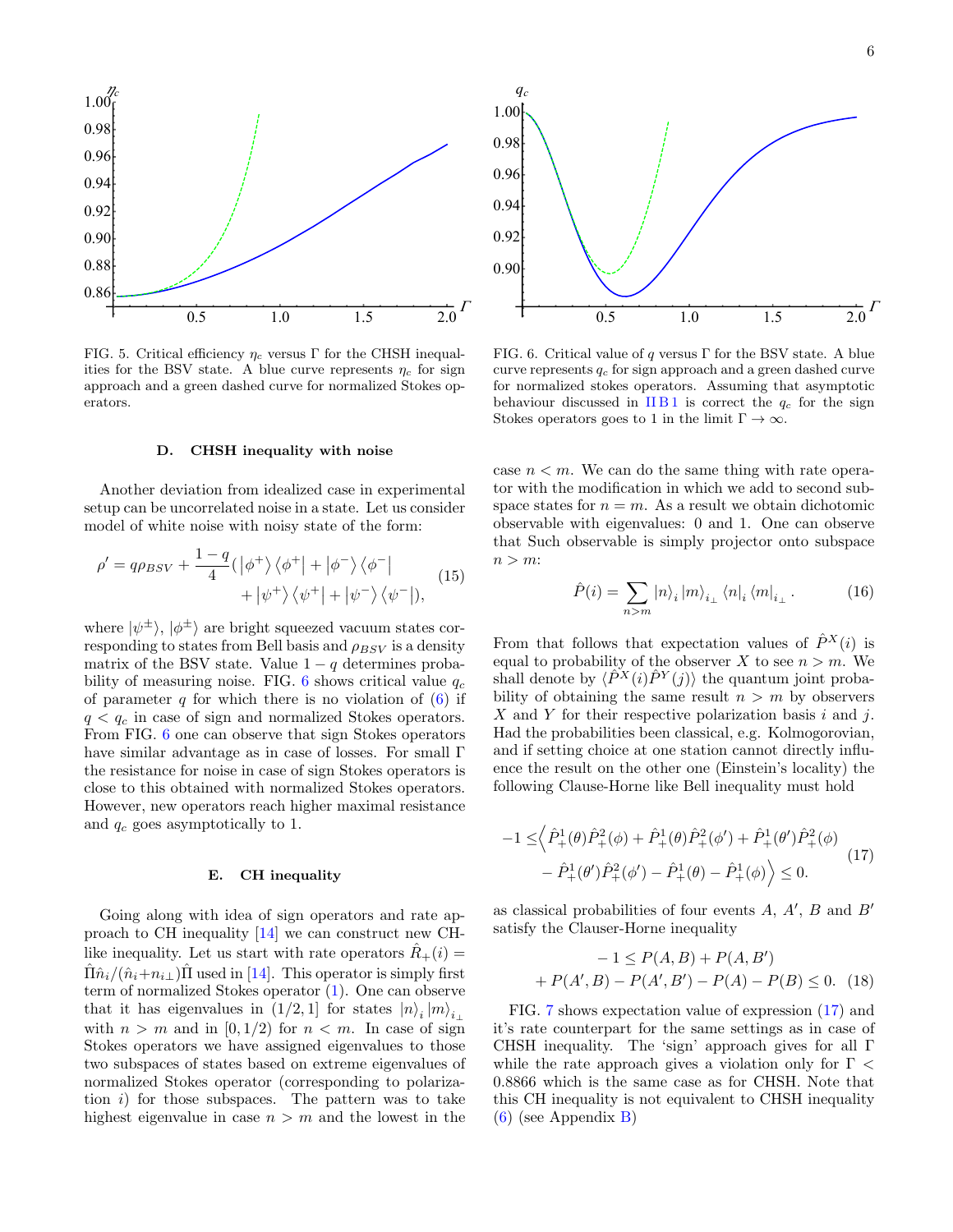

<span id="page-6-0"></span>FIG. 7. LHS of the CH inequalities for the 'sign' approach (blue curve) and rate approach [\[14\]](#page-9-0) (green dashed curve) as a function of amplification gain Γ for BSV state (terms up to 50 photons were used in calculations). The CH inequality for the 'sign' approach is violated in whole regarded range of Γ, where the violation in case of the normalized Stokes operators is quickly damped and after that LHS goes asymptotically from bellow to classical bound.

## III. VIOLATION OF BELL INEQUALITIES WITH SIGN APPROACH FOR BRIGHT GHZ

In order to check if proposed sign Stokes operators can give advantage over normalized Stokes operators not only in one case, let us consider the Bright GHZ state. This state has a following form:

$$
|BGHZ\rangle = \sum_{k=0}^{\infty} \sum_{m=0}^{k} C_{k-m}(\Gamma) C_m(\Gamma)
$$
  
 
$$
\times (\hat{a}_1^{\dagger} \hat{a}_2^{\dagger} \hat{a}_3^{\dagger})^{k-m} (\hat{b}_1^{\dagger} \hat{b}_2^{\dagger} \hat{b}_3^{\dagger})^m |\Omega\rangle,
$$
 (19)

where coefficients  $C_Q(\Gamma)$  can be obtained with method presented in [\[21\]](#page-9-7) and  $\hat{a}_X^{\dagger}$ ,  $\hat{b}_X^{\dagger}$  are creation operators in two orthogonal polarization modes of beam which goes to observer X.

### A. Mermin-like inequality

Let us consider Mermin-like inequality for quantum optical fields [\[21\]](#page-9-7):

$$
\begin{aligned} & \left| \langle S_1^1(\lambda) S_1^2(\lambda) S_1^3(\lambda) - S_1^1(\lambda) S_2^2(\lambda) S_2^3(\lambda) \right| \\ &- S_2^1(\lambda) S_1^2(\lambda) S_2^3(\lambda) - S_2^1(\lambda) S_2^2(\lambda) S_1^3(\lambda) \rangle_{LHV} \right| \le 2, \end{aligned} \tag{20}
$$

where  $S_i^X(\lambda)$  are local hidden values corresponding to normalized Stokes operators. This inequality generalize Mermin inequality for three qubits [\[27\]](#page-9-11). Derivation of this inequality requires only that local hidden values are bounded by  $\pm 1$ . Because local hidden values for sign Stokes operators fulfill this requirement, we can change  $S_i^X(\lambda)$  to  $G_i^X(\lambda)$  and obtain new inequality.However,

such inequality is not violated by BGHZ state as in case of normalized Stokes operators. We have to again modify sign Stokes operators:

<span id="page-6-2"></span>
$$
\hat{G}_i^X \to \hat{G}_i^{X-} = \hat{G}_i^X - |\Omega_X\rangle\langle\Omega_X| \,. \tag{21}
$$

One can easily write modified local hidden values for such operators as in [II B](#page-2-3) and obtain inequality:

$$
\begin{aligned} |\langle G_1^{1-}(\lambda)G_1^{2-}(\lambda)G_1^{3-}(\lambda) \\ -G_1^{1-}(\lambda)G_2^{2-}(\lambda)G_2^{3-}(\lambda) - G_2^{1-}(\lambda)G_1^{2-}(\lambda)G_2^{3-}(\lambda) \\ &- G_2^{1-}(\lambda)G_2^{2-}(\lambda)G_1^{3-}(\lambda)\rangle_{LHV}| \le 2. \end{aligned} \tag{22}
$$

FIG. [8](#page-6-1) presents LHS of inequality [\(22\)](#page-6-2) and LHS of analogous inequality for normalized Stokes operators as a function of amplification gain Γ. Range of Γ for which inequality is violated by BGHZ state in case of sign Stokes operators exceeds the range of applicability of the method used in approximating probability amplitudes for BGHZ state. We also stress that this result is more robust than in case of normalized Stokes operators.



<span id="page-6-1"></span>FIG. 8. LHS of Bell inequality in function of parameter Γ for BGHZ state

## B. Mermin-like inequality with losses

We once again consider model of losses on inefficient detectors as in  $\text{II C}$  $\text{II C}$  $\text{II C}$  for inequality [\(22\)](#page-6-2). On FIG. [9](#page-7-2) critical value of efficiency of detectors  $\eta_c$  was compered in case of sign and normalized Stokes operators. We can see that for small Γ inequalities exhibit similar resistance for inefficient detectors. However, with increasing  $\Gamma$  difference between performance of sign operators and normalized operators increases in favor of the first of two.

### IV. CONCLUSIONS

We have proposed new Stokes-like polarization observables for quantum optical fields which have a clear operational meaning. In presented examples the sign Stokes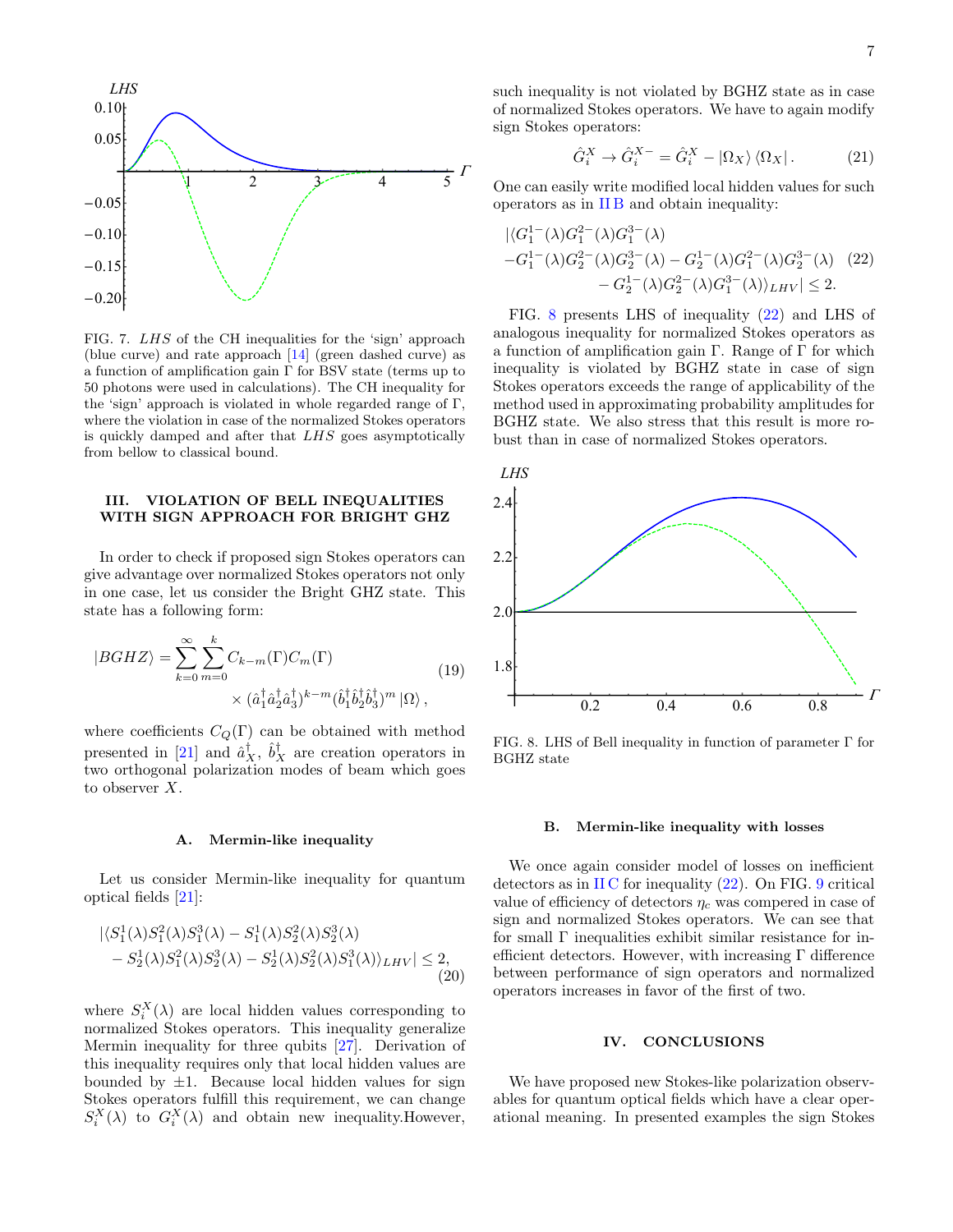

<span id="page-7-2"></span>FIG. 9. Critical efficiency  $\eta_c$  versus Γ for the Mermin-like inequalities for the BGHZ state. The blue curve represents  $\eta_c$  for sign approach and a green dashed curve for normalized Stokes operators.

obsevables allow observation of Bell non-classicality of squeezed-vacuum-type states for pumping powers, for which normalized Stokes observables fail do to so.

One could be tempted to use sign Stokes operators to derive entanglement indicators not based on Bell inequalities, that is in a form of separability conditions. However those operators do not poses properties which are commonly used in derivations of bounds for separable states. Thus, this requires a novel approach. Similar questions arise when one thinks of a steering condition involving sign Stokes operators.

Another question would be if there is a type of state for which normalized Stokes operators allows for violating of some Bell inequality and for which this is impossible using sign Stokes operators.

Finally, we state that we came across the reference [\[20\]](#page-9-6), when our manuscript was already written. The paper [\[20\]](#page-9-6) introduces the 'sign' approach for observables based on particle number measurements in two outputs of measuring device, however in a different context (BEC condensates), and does not relate these with Stokes operators.

#### ACKNOWLEDGMENTS

The work is a part of 'International Centre for Theory of Quantum Technologies' project (contract no. 2018/MAB/5), which is carried out within the International Research Agendas Programme (IRAP) of the Foundation for Polish Science (FNP) co-financed by the European Union from the funds of the Smart Growth Operational Programme, axis IV: Increasing the research potential (Measure 4.3).

## <span id="page-7-0"></span>Appendix A EXPERIMENTALLY FRIENDLY PROPERTIES OF SIGN OPERATORS

In laboratory one has polarizers and phase shifters and optically active elements to disposal for constructing polarization measurements. Such optical elements perform unitary transformations from which one can obtain transformations  $\ddot{U}(H \to i)$ . It can be seen during consideration on how  $\hat{U}(H \to i)$  acts on creation operators  $a_H^{\dagger}$ ,  $a_V^{\dagger}$ for  $\{D, A\}, \{R, L\}$ :

$$
\begin{pmatrix}\n\hat{a}_i^{\dagger} \\
\hat{a}_{i\perp}^{\dagger}\n\end{pmatrix} = \begin{pmatrix}\n\cos\theta & \sin\theta \\
-\sin\theta & \cos\theta\n\end{pmatrix} \begin{pmatrix}\n1 & 0 \\
0 & e^{i\phi}\n\end{pmatrix} \begin{pmatrix}\n\hat{a}_H^{\dagger} \\
\hat{a}_V^{\dagger}\n\end{pmatrix}, (1)
$$

where  $\theta = \pi/4$  ( $\theta = -\pi/4$ ) and  $\phi = 0$  ( $\phi = 3\pi/2$ ) for  $\{D, A\}$  ( $\{R, L\}$ ). First matrix is a rotation matrix which transformation can be realized by active element that uses for example Faraday effect to rotate polarization by angle  $\theta$ . The second is matrix of a phase shift  $\phi$  in second polarization mode.

In general if we rotate polarization analyzer by some angle or add some phase shifter in measurment setup we perform unitary transformation on observable changing polarization basis in which we measure. So this transformation is  $\hat{U}(i \to i') = \hat{U}_{i'} \hat{U}_{i}^{\dagger}$ . Sign Stokes operators under  $\hat{U}(i \to i')$  transforms in the following way:

$$
\hat{U}(i \to i')\hat{G}(i)\hat{U}^{\dagger}(i \to i')
$$
\n
$$
= \text{sign}(\hat{U}(i \to i')\hat{U}(H \to i)
$$
\n
$$
(\hat{n}_H - \hat{n}_V)\hat{U}^{\dagger}(H \to i)\hat{U}^{\dagger}(i \to i'))
$$
\n
$$
= \text{sign}(\hat{U}(H \to i')(\hat{n}_H - \hat{n}_V)\hat{U}^{\dagger}(H \to i'))
$$
\n
$$
= \hat{G}(i').
$$
\n(2)

In second line we have used fact that in spectral decomposition of  $\tilde{G}(i)$  unitary transformation acts only on projectors (preserving their orthogonality) and preserves eigenvalues and thus sign function has no impact on transformation. From this results we see that operators transforms into each other under unitary transformations. Also sign Stokes operators can be realized experimentally analogously to standard Stokes operators.

# <span id="page-7-1"></span>Appendix B VIOLATION OF BELL INEQUALITIES WITH  $\ket{\psi^n_-}$

Let us make more in depth analysis of violation of CHSH inequality [\(6\)](#page-2-0) by  $|\psi_{-}^{n}\rangle$ . Fig. [10](#page-8-11) shows violation of [\(6\)](#page-2-0) by  $|\psi_{\perp}^n\rangle$ . We can observe two patterns occurring. The first pattern for odd n's oscillates around bound with decreasing amplitude and period  $T = 8$ . The second pattern for even  $n$ 's converge to 2 from bellow with growing n. This pattern also have internal structure which is repeatable with  $T = 8$  (increase, decrease, increase, increase). Note that only  $|\psi_{-}^n\rangle$  with odd *n* violate CHSH inequality and that in odd pattern for every  $n$  which does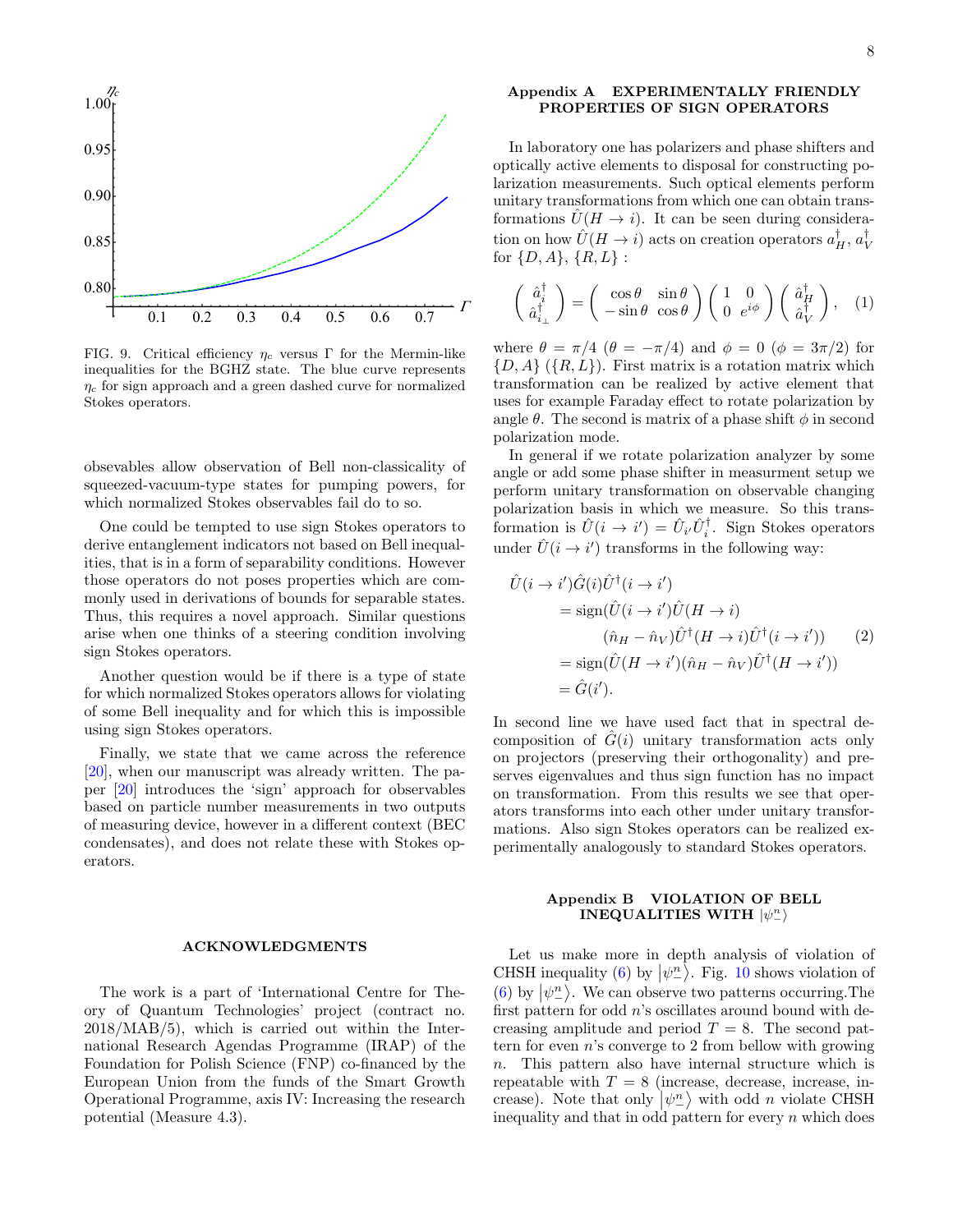not violate  $(6)$  we have 3 different odd n's for which violation occurs.



<span id="page-8-11"></span>FIG. 10.  $\langle CHSH \rangle_{\psi^n}$  versus n. Blue darker dots depict odd n and green dots stand for even n.

Let us make argument why conservation of the pattern

- <span id="page-8-0"></span>[1] A. Einstein, B. Podolsky, and N. Rosen, Can quantummechanical description of physical reality be considered complete?, Phys. Rev. 47[, 777 \(1935\).](https://doi.org/10.1103/PhysRev.47.777)
- <span id="page-8-1"></span>[2] N. Bohr, Can quantum-mechanical description of physical reality be considered complete?, [Phys. Rev.](https://doi.org/10.1103/PhysRev.48.696) 48, 696 [\(1935\).](https://doi.org/10.1103/PhysRev.48.696)
- <span id="page-8-2"></span>[3] J. S. Bell, On the Einstein Podolsky Rosen paradox, [Physics Physique Fizika](https://doi.org/10.1103/PhysicsPhysiqueFizika.1.195) 1, 195 (1964).
- <span id="page-8-3"></span>[4] A. Aspect, Bell's theorem: The naive view of an experimentalist, in [Quantum \[Un\]speakables: From Bell](https://doi.org/10.1007/978-3-662-05032-3_9) [to Quantum Information](https://doi.org/10.1007/978-3-662-05032-3_9) (Springer Berlin Heidelberg, Berlin, Heidelberg, 2002) pp. 119–153.
- [5]  $\check{C}$ . Brukner and M.  $\check{Z}$ ukowski, Bell's inequalities foundations and quantum communication, in [Handbook of](https://doi.org/10.1007/978-3-540-92910-9_42)  $Natural\ Computing$ , edited by G. Rozenberg, T. Bäck, and J. N. Kok (Springer Berlin Heidelberg, Berlin, Heidelberg, 2012) pp. 1413–1450.
- [6] J.-W. Pan, Z.-B. Chen, C.-Y. Lu, H. Weinfurter, A. Zeilinger, and M. Zukowski, Multiphoton entanglement and interferometry, [Rev. Mod. Phys.](https://doi.org/10.1103/RevModPhys.84.777) 84, 777 [\(2012\).](https://doi.org/10.1103/RevModPhys.84.777)
- <span id="page-8-4"></span>[7] R. F. Werner and M. M. Wolf, Bell inequalities and entanglement, QIC 1[, 1 \(2001\).](https://doi.org/10.26421/QIC1.3-1)
- <span id="page-8-5"></span>[8] A. Aspect, P. Grangier, and G. Roger, Experimental realization of Einstein-Podolsky-Rosen-Bohm gedankenexperiment: A new violation of Bell's inequalities, [Phys.](https://doi.org/10.1103/PhysRevLett.49.91) Rev. Lett. 49[, 91 \(1982\).](https://doi.org/10.1103/PhysRevLett.49.91)
- <span id="page-8-6"></span>[9] M. Giustina, M. A. M. Versteegh, S. Wengerowsky, J. Handsteiner, A. Hochrainer, K. Phelan, F. Steinlechner, J. Kofler, J.-A. Larsson, C. Abellán, W. Amaya, V. Pruneri, M. W. Mitchell, J. Beyer, T. Gerrits, A. E. Lita, L. K. Shalm, S. W. Nam, T. Scheidl, R. Ursin, B. Wittmann, and A. Zeilinger, Significant-loophole-free test of Bell's theorem with entangled photons, [Phys. Rev.](https://doi.org/10.1103/PhysRevLett.115.250401) Lett. 115[, 250401 \(2015\).](https://doi.org/10.1103/PhysRevLett.115.250401)

for higher *n*'s is expected. Note that  $|\psi_{-}^n\rangle$  can be written in the following form:

$$
\left|\psi_{-}^{n}\right\rangle = \frac{1}{n!\sqrt{n+1}} (\hat{a}_{1}^{\dagger}\hat{b}_{2}^{\dagger} - \hat{a}_{2}^{\dagger}\hat{b}_{1}^{\dagger})^{n} \left|\Omega\right\rangle. \tag{3}
$$

Given some point in the pattern  $\langle CHSH\rangle_{\psi^n}$  to obtain next corresponding point in the pattern we have only to apply operator  $(\hat{a}_1^{\dagger} \hat{b}_2^{\dagger} - \hat{a}_2^{\dagger} \hat{b}_1^{\dagger})^T$  to the state  $|\psi_{-}^n\rangle$  and normalize it by the factor  $\frac{n! \sqrt{n+1}}{(n+T)! \sqrt{n+T+1}}$ . To obtain next  $k$ -th corresponding point we have to apply this operator  $k$ times. Thus, applying such operator has to preserve some internal symmetries. There is no reason for existence of  $k$ such that it suddenly stops to preserve those symmetries. Therefore, pattern should be continued for any period N.

Fig. [11](#page-8-12) presents LHS of CH inequality [\(17\)](#page-5-2) for  $|\psi_{\perp}^n\rangle$ . In this case there are also two patterns. The oscillating odd pattern with the same properties and convergent even pattern. However, in this case the even pattern goes to bound from above, and clearly have higher impact on violation of [\(17\)](#page-5-2) by the BSV state. This shows That CH inequality  $(17)$  is not equivalent to CHSH inequality  $(6)$ .



<span id="page-8-12"></span>FIG. 11. LHS of CH inequality [\(17\)](#page-5-2) for  $|\psi_{-}^{n}\rangle$  versus n. Blue darker dots depict odd n and green dots stand for even n.

- <span id="page-8-7"></span>[10] J. M. Jauch and F. Rohrlich, *[The Theory of Photons](https://doi.org/10.1007/978-3-642-80951-4)* [and Electrons: The Relativistic Quantum Field Theory](https://doi.org/10.1007/978-3-642-80951-4) [of Charged Particles with Spin One-half](https://doi.org/10.1007/978-3-642-80951-4) , 2nd ed., Texts and Monographs in Physics (Springer, Berlin, 1976).
- <span id="page-8-8"></span>[11] T. Das, M. Karczewski, A. Mandarino, M. Markiewicz, B. Woloncewicz, and M. Zukowski, Can single photon excitation of two spatially separated modes lead to a violation of Bell inequality via weak-field homodyne mea-surements?, [New Journal of Physics](https://doi.org/10.1088/1367-2630/ac0ffe) 23, 073042 (2021).
- <span id="page-8-9"></span>[12] Q. Y. He, M. D. Reid, T. G. Vaughan, C. Gross, M. Oberthaler, and P. D. Drummond, Einstein-Podolsky-Rosen entanglement strategies in two-well Bose-Einstein condensates, [Phys. Rev. Lett.](https://doi.org/10.1103/PhysRevLett.106.120405) 106, 120405 (2011).
- <span id="page-8-10"></span>[13] M. Żukowski, W. Laskowski, and M. Wieśniak, Normalized Stokes operators for polarization correlations of en-